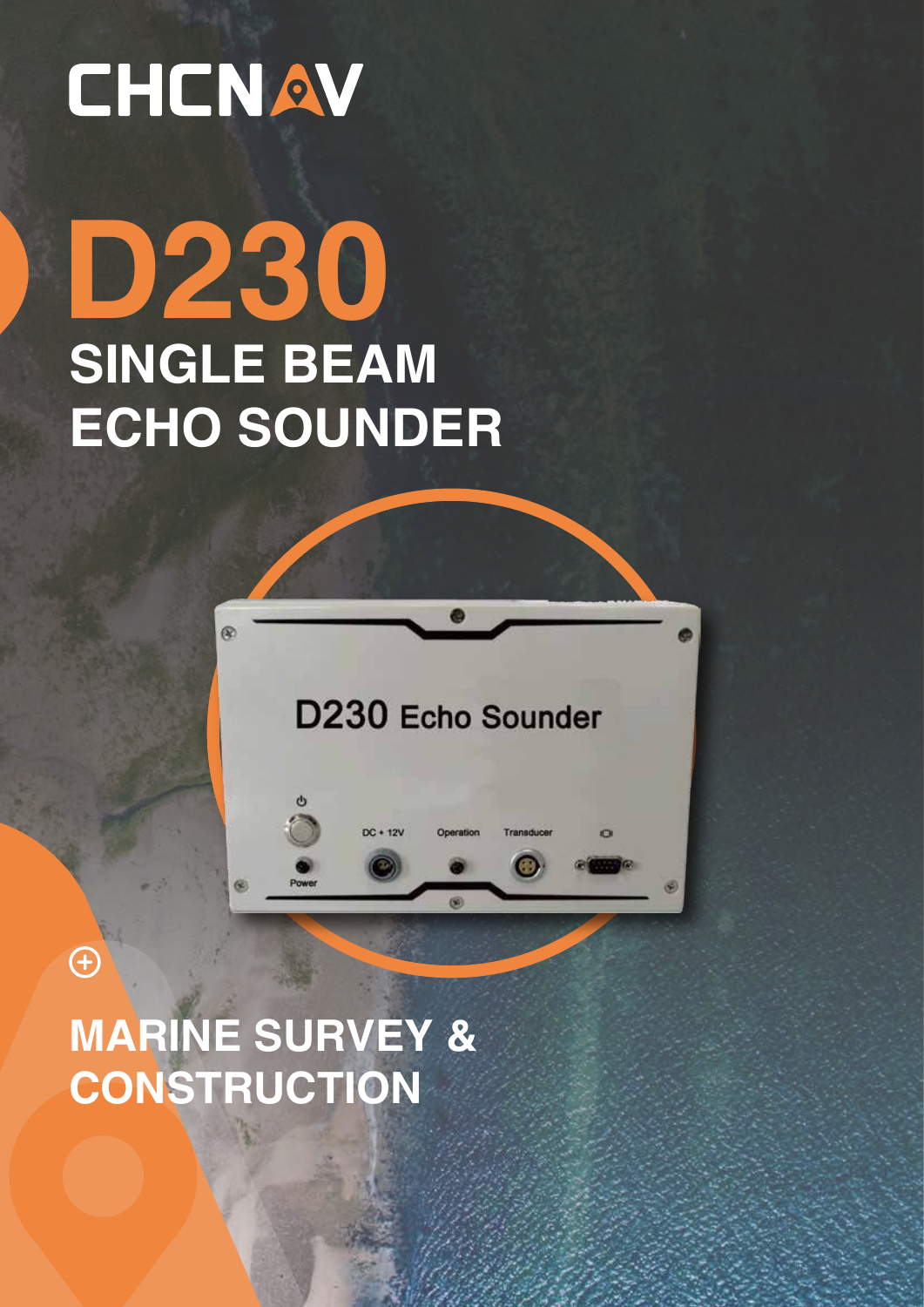## **COST-EFFECTIVE ECHO SOUNDER SINGLE BEAM**

The D230 is a single beam echo sounder making hydrographic surveying simpler and more productive. Particularly design for shallow water bathymetric survey, the D230 features and sounding accuracy of  $\pm$  0.01 m + 0.1% x D and a detection range 0.15 m to 200 m.

Advanced water depth analysis algorithm filters the secondary echo automatically and professional depth-keeping configuration ensures accurate results by eliminating noise interference. The gain, power and range are also adjusted automatically.

### **INTEGRATED ECHO-SOUNDER FOR SHALLOW WATER**

### **Affordable and professional for any bathymetric survey in shallow water.**

- · 200 KHz transducer for shallow water surveying
- · Compact and portable with consistent and accurate results
- · Easy to connect with your computer and GNSS receiver
- · Anti-interference technology automatically filters second echo
- · Software controlled with automatic parameter adjustments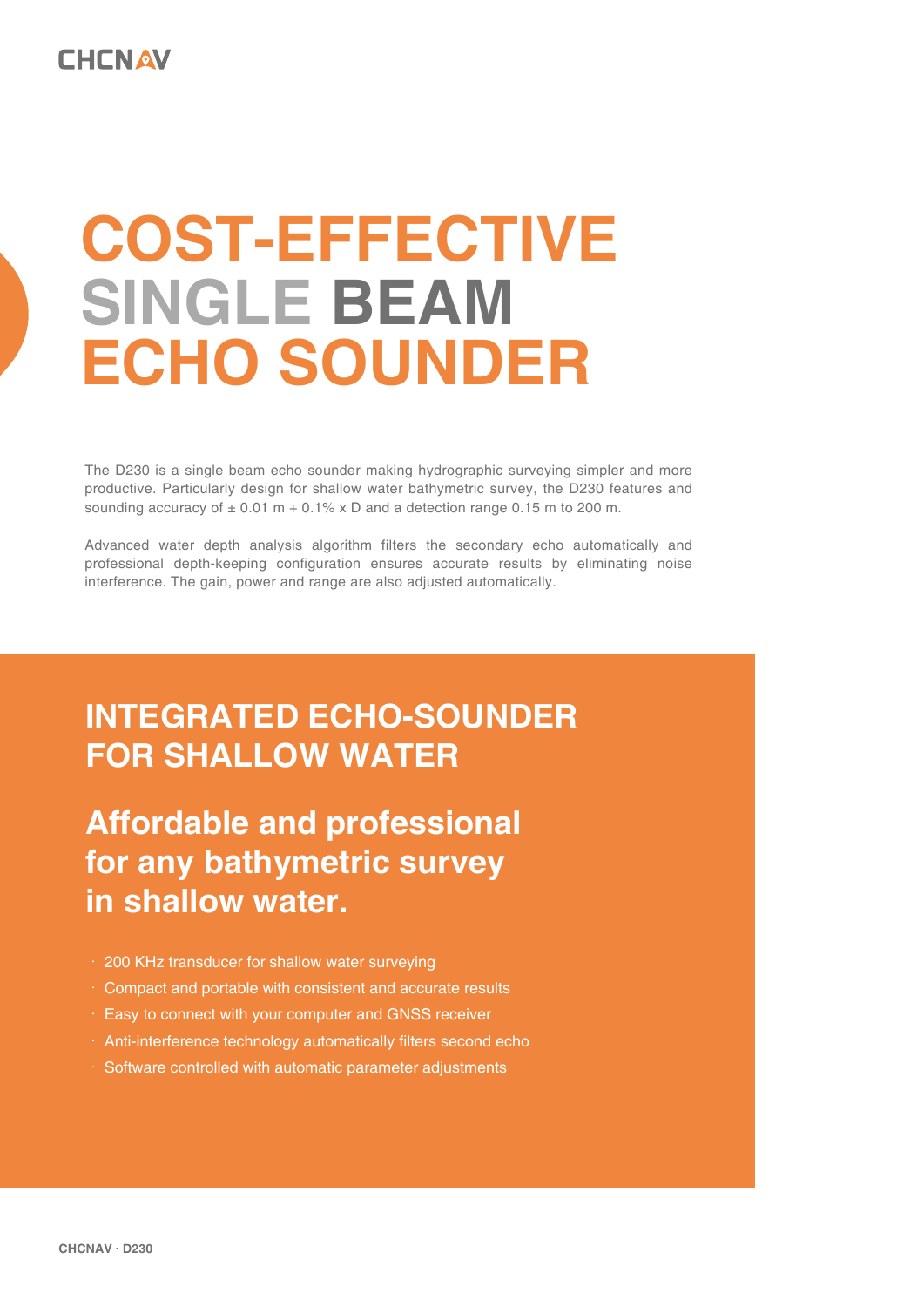**CHCNAV** 





### **PROFESSIONAL SINGLE BEAM ECHOSOUNDER**